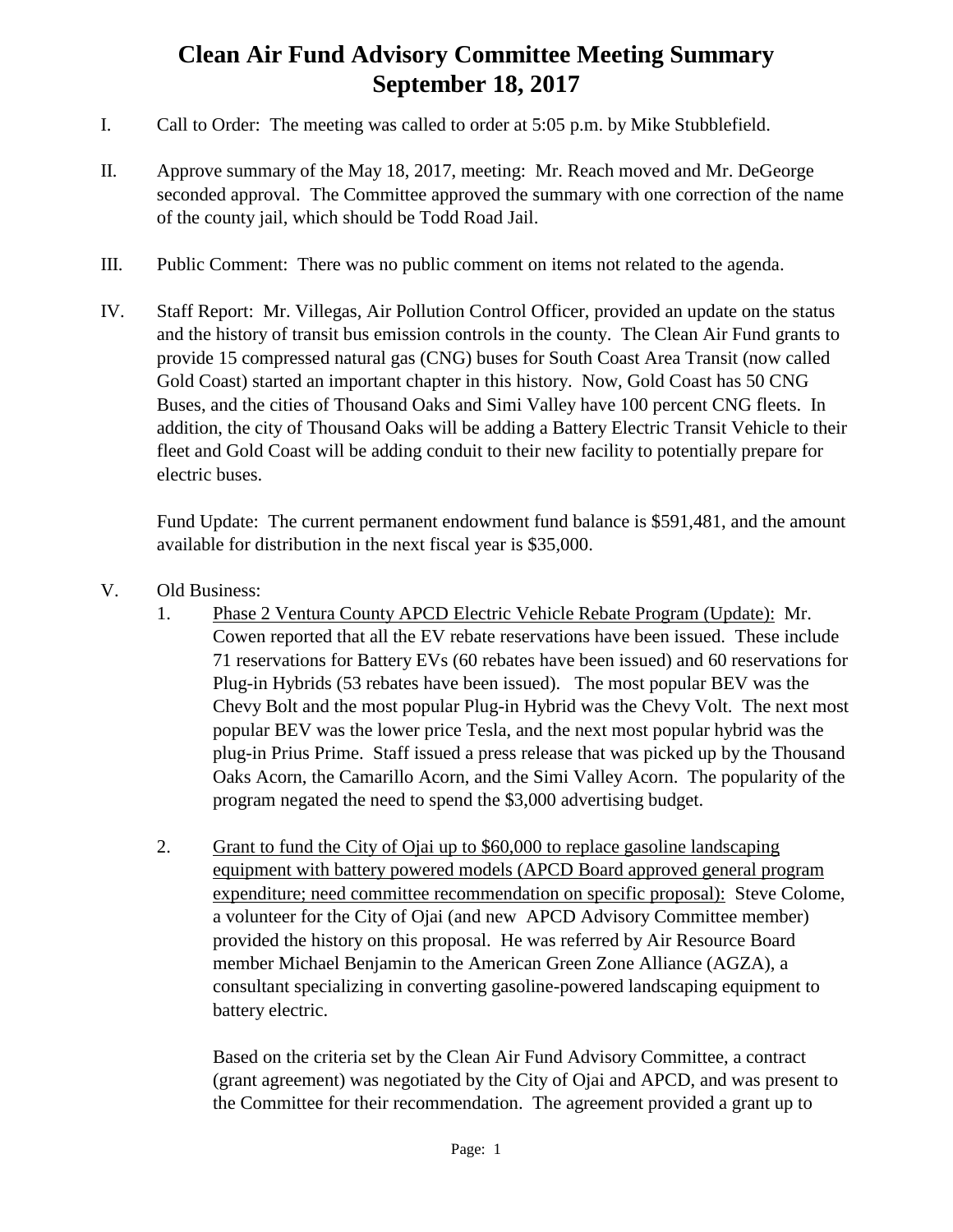\$60,000 to reimburse the cost of battery electric equipment for this one-year demonstration project. Half of the grant would be paid up-front, and the remainder would be paid at the end of the demonstration project provided the gasoline powered replaced equipment has been rendered permanently inoperable and proof of recycling is provided. The Committee agreed to an amendment to Subsection 5.a that would allow up to 10 percent of the cost of the grant to be used for consulting services. The grant does allow an exclusion from the recycling requirement for heavy duty chain saws that are needed for heavy duty purposes such as tree removal or emergency applications. In addition, a written report is required at the end of the demonstration project that will quantify the emission reduction and cost advantages of the project. Furthermore, the City of Ojai will conduct a kick-off meeting and invite the press and government officials, and provide credit to the Clean Air Fund for their support. The Committee unanimously agreed to recommend the project grant agreement as amended to the Board for their approval. This motion was made by Mr. King and seconded by Mr. DeGeorge.

- 3. Proposed Bylaw Update: Mr Reach, the Bylaws Subcommittee Chair, along with subcommittee members, Mr. Bullard and Mr. King, met on August 29, 2017, to draft the new Bylaws. Mr. Reach summarized the main features of the new Bylaws, which were discussed by the Committee. The most significant changes to the Bylaws include:
	- 1. Specifically consider Clean Air Fund projects to reduce greenhouse gas emissions and mitigate climate change.
	- 2. Increase the maximum number of committee members from eleven to thirteen with the two additional members classified under the Citizens category.
	- 3. Terms of committee membership will be four years, and members may be reappointed by the Board for additional four-year terms. Existing members will be grandfathered and not need to be re-appointed.
	- 4. CAFAC should meet a minimum of three times per year.
	- 5. Annual meetings will occur in the first quarter of the calendar.
	- 6. Officers (Chair and Vice Chair) will hold office for two years, or until successors are elected.
	- 7. Two-thirds of the committee members present are needed to amend the bylaws, subject to Board approval.

The proposed draft was amended by the Committee as follows:

- 1. The redundant Sections 3 and 4 in Article II, Purpose, were deleted, which referenced specific ways to reduce greenhouse gas emissions.
- 2. The word "shall" was changed to "should" in Article IV, Section C.
- 3. The word "Additionally" was added as the first word in Article V, Section D.
- 4. The words "plus one member" were added to Article IX, Quorum.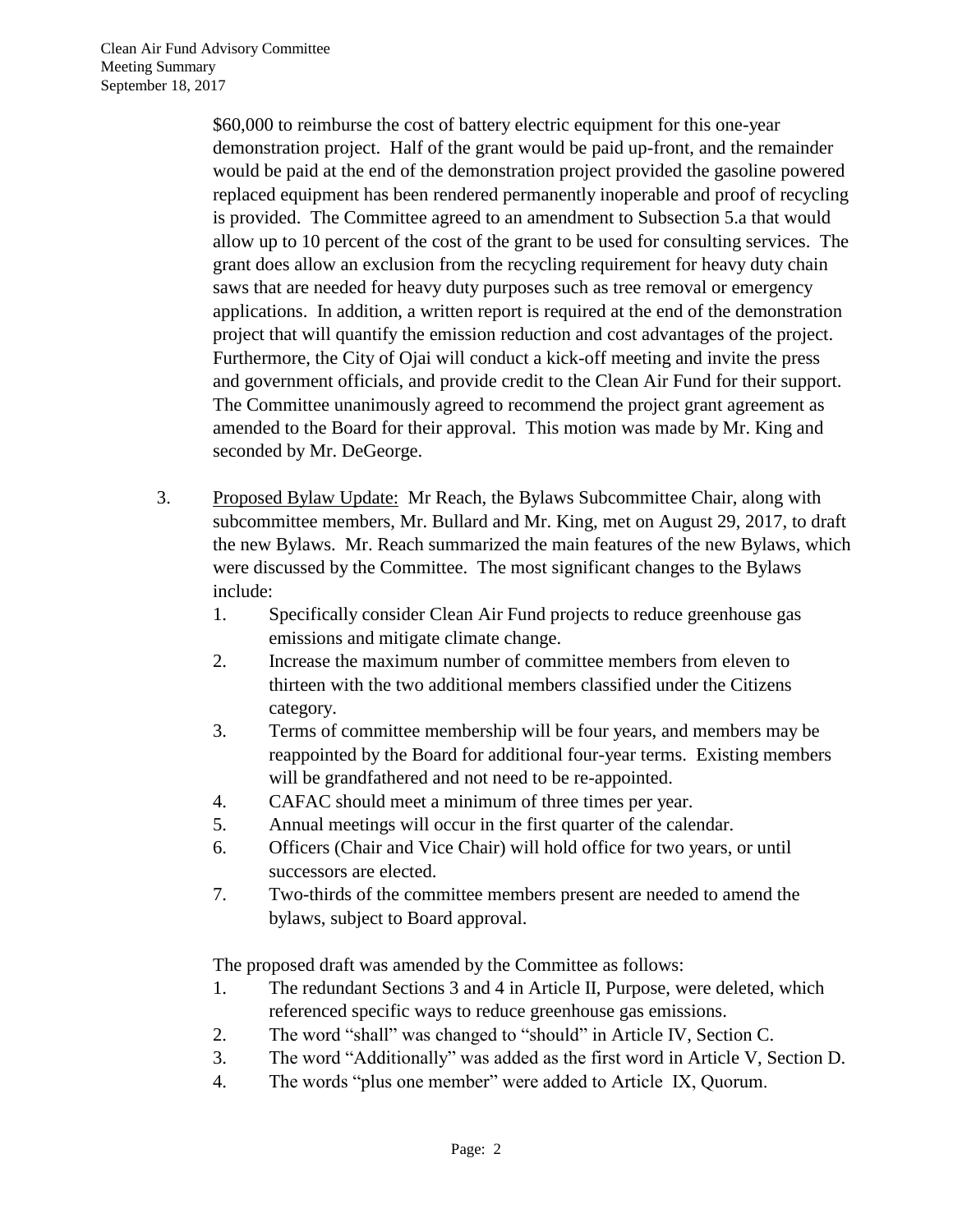Mr. Reach moved and Ms. Meeker seconded the Draft Bylaws as amended, and the Committee voted unanimously to recommend them to the Board for approval.

## 4. Update on Proposed Electric Vehicle DC Fast Charger (Santa Clara River Valley):

Mr. Reach updated the Committee on the potential Electric Vehicle DC Fast Charger to be located in the Santa Clara River Valley. There are currently no fast chargers between Ventura and Santa Clarita. Mr. Reach suggested that a site in Fillmore would be suitable to fill the Highway 126 charging infrastructure gap.

Mr. Reach contacted the City of Fillmore staff (Claire Faith) Her advice was to locate a DC Fast Charger at the Balden Towne Plaza (owned by Watt Companies) with a VON's grocery store on Highway 126 in Fillmore. Mr. Reach contacted the property manager (Charles Dunn Management Company) and spoke with Vanessa. One suggestion by Mr. Bullard was to have the company donate the funding to the Clean Air Fund (VCCF) to get a tax deduction, and then this funding would be used to construct the new EV charging station. This project is waiting for permission from the property owner to locate and host this charging station at their shopping center. Once this is obtained, a funding source will be needed.

- VI. New Business: There was no new business.
- VII. Adjournment: The meeting was adjourned at 6:45 p.m. Prepared by: Stan Cowen, Air Pollution Control District Staff